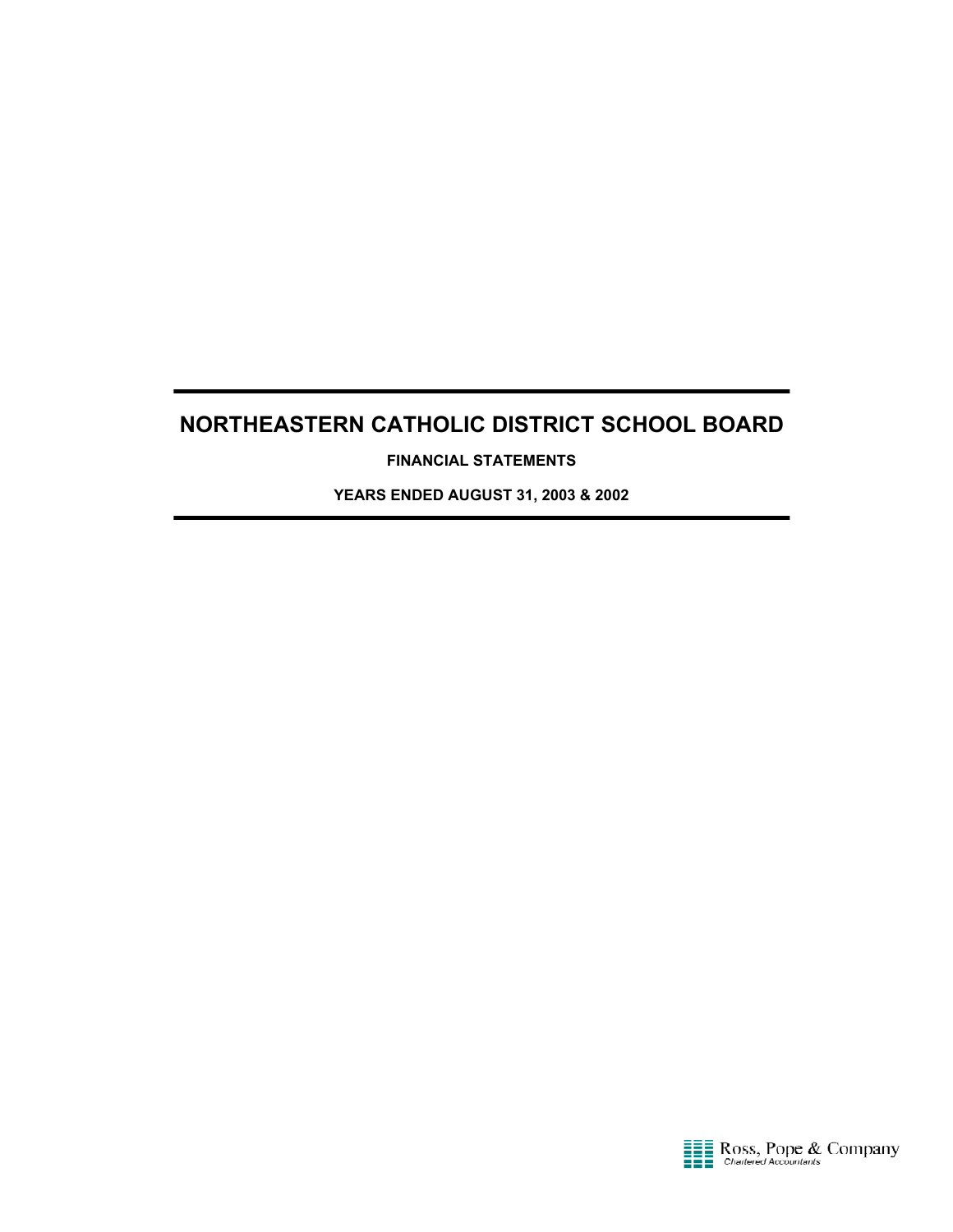#### **OFFICERS**

|                                        | 2003                                                                                                                                                                    | 2002                                                                                                                                   |
|----------------------------------------|-------------------------------------------------------------------------------------------------------------------------------------------------------------------------|----------------------------------------------------------------------------------------------------------------------------------------|
| <b>CHAIRPERSON OF BOARD</b>            | <b>Colleen Landers</b>                                                                                                                                                  | <b>Jack Slattery</b>                                                                                                                   |
| <b>BOARD MEMBERS</b>                   |                                                                                                                                                                         |                                                                                                                                        |
|                                        | <b>Charlie Angus</b><br><b>Peter Del Guidice</b><br><b>Mary Dudgeon</b><br><b>Paul Keating</b><br><b>Elizabeth King</b><br><b>Mary O'Connor</b><br><b>Jack Slattery</b> | <b>Charlie Angus</b><br>Peter Del Guidice<br>Mary Dudgeon<br>Paul Keating<br>Elizabeth King<br><b>Colleen Landers</b><br>Mary O'Connor |
| <b>SENIOR ADMINISTRATIVE PERSONNEL</b> |                                                                                                                                                                         |                                                                                                                                        |
| Director of Education                  | Larry Yaguchi                                                                                                                                                           | Larry Yaguchi                                                                                                                          |
| Superintendent of Education            | <b>Paul Toffanello</b>                                                                                                                                                  | Paul Toffanello                                                                                                                        |
| <b>Manager of Financial Services</b>   | <b>Luigina Malciw</b>                                                                                                                                                   | Luigina Malciw                                                                                                                         |
| Manager of Human Resources             | <b>Michael Resetar</b>                                                                                                                                                  | Yves Meloche                                                                                                                           |
| Manager of Plant                       | <b>Robert Landry</b>                                                                                                                                                    | Robert Landry                                                                                                                          |

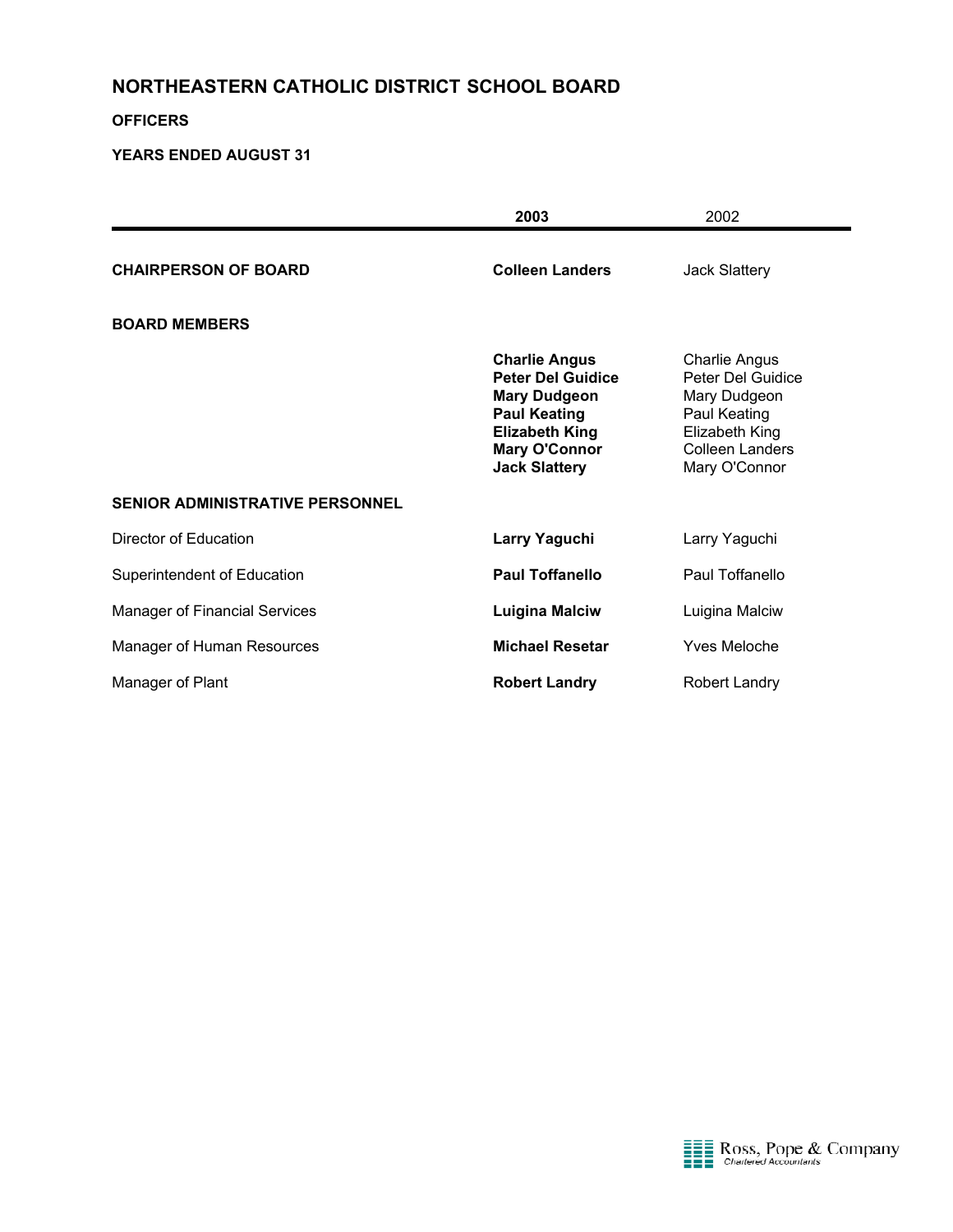#### **INDEX TO FINANCIAL STATEMENTS**

#### **YEARS ENDED AUGUST 31, 2003 & 2002**

### **OFFICERS**

í

AUDITORS' REPORT

#### STATEMENTS

- 1 Balance Sheet
- 2 Revenue Fund Statement of Operations
- 3 Capital Fund Statement of Operations
- 4 Reserves and Reserve Funds Statement of Continuity

NOTES TO FINANCIAL STATEMENTS

#### **SCHEDULE**

A Schedule of Revenue Fund Expenses

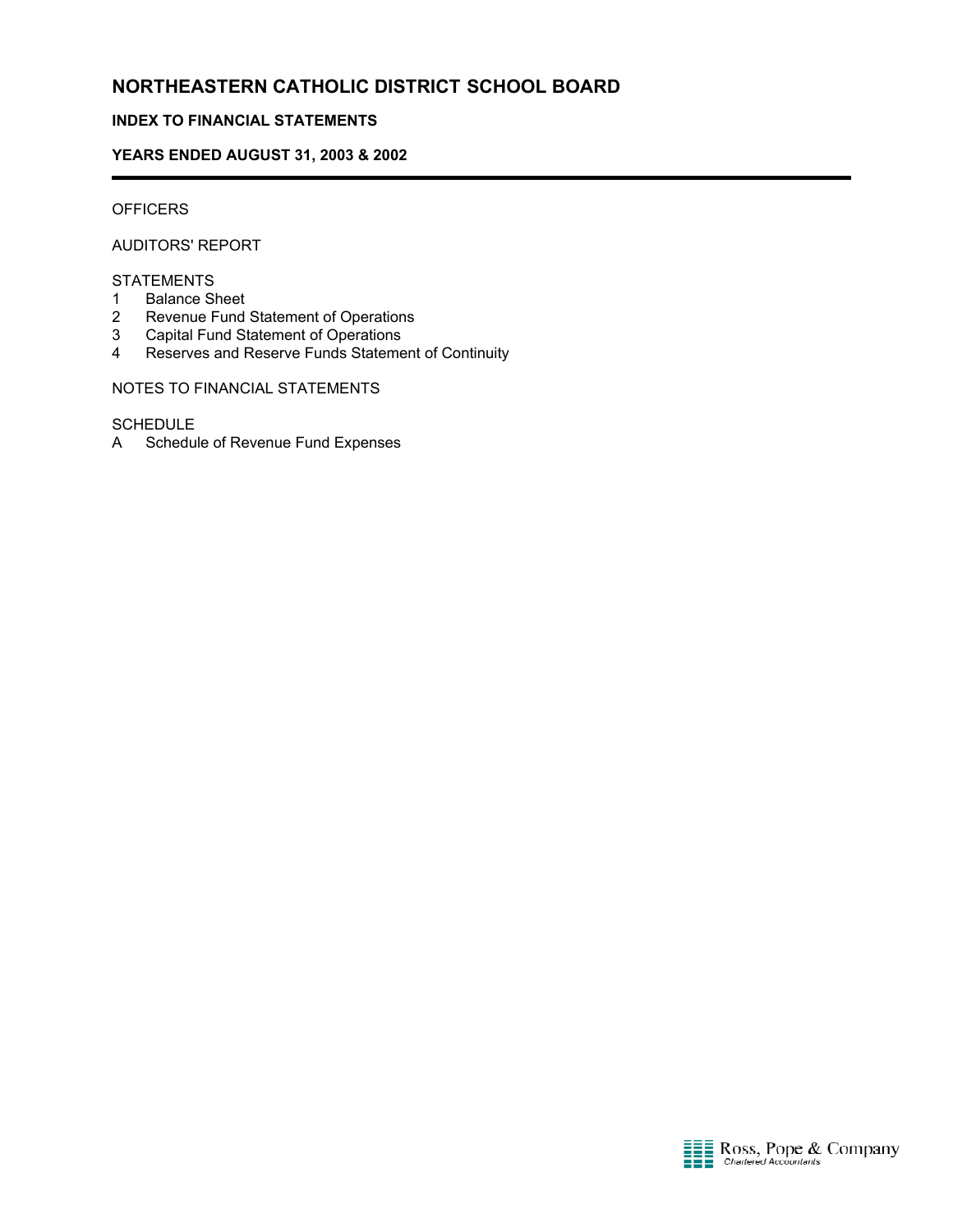

Telephone: (705) 567-5205

### **AUDITORS' REPORT**

To the Trustees of the Northeastern Catholic District School Board

We have audited the Balance Sheet of the Northeastern Catholic District School Board as at August 31, 2003 and the Revenue Fund Statement of Operations, the Capital Fund Statement of Operations and the Reserves and Reserve Funds Statement of Continuity for the year then ended. These financial statements have been prepared to comply with Section 252 of the Education Act of Ontario. These financial statements are the responsibility of the Board's management. Our responsibility is to express an opinion on these financial statements based on our audit.

We conducted our audit in accordance with Canadian generally accepted auditing standards. Those standards require that we plan and perform an audit to obtain reasonable assurance whether the financial statements are free of material misstatement. An audit includes examining, on a test basis, evidence supporting the amounts and disclosures in the financial statements. An audit also includes assessing the accounting principles used and significant estimates made by management, as well as evaluating the overall financial statement presentation.

In our opinion, these financial statements present fairly, in all material respects, the financial position of the Board as at August 31, 2003 and the results of its operations and cash flows for the year then ended in accordance with the basis of accounting described in Note 2 to the financial statements.

These financial statements, which have not been, and were not intended to be, prepared in accordance with Canadian generally accepted accounting principles, are solely for the information and use of the Trustees of the Board and the Minister of Education of Ontario for complying with Section 252 of the Education Act of Ontario. The financial statements are not intended to be and should not be used by anyone other than the specified users or for any other purpose.

Ross, Pope é Company.

Kirkland Lake, Ontario **ROSS, POPE & COMPANY** November 12, 2003 **CHARTERED ACCOUNTANTS**

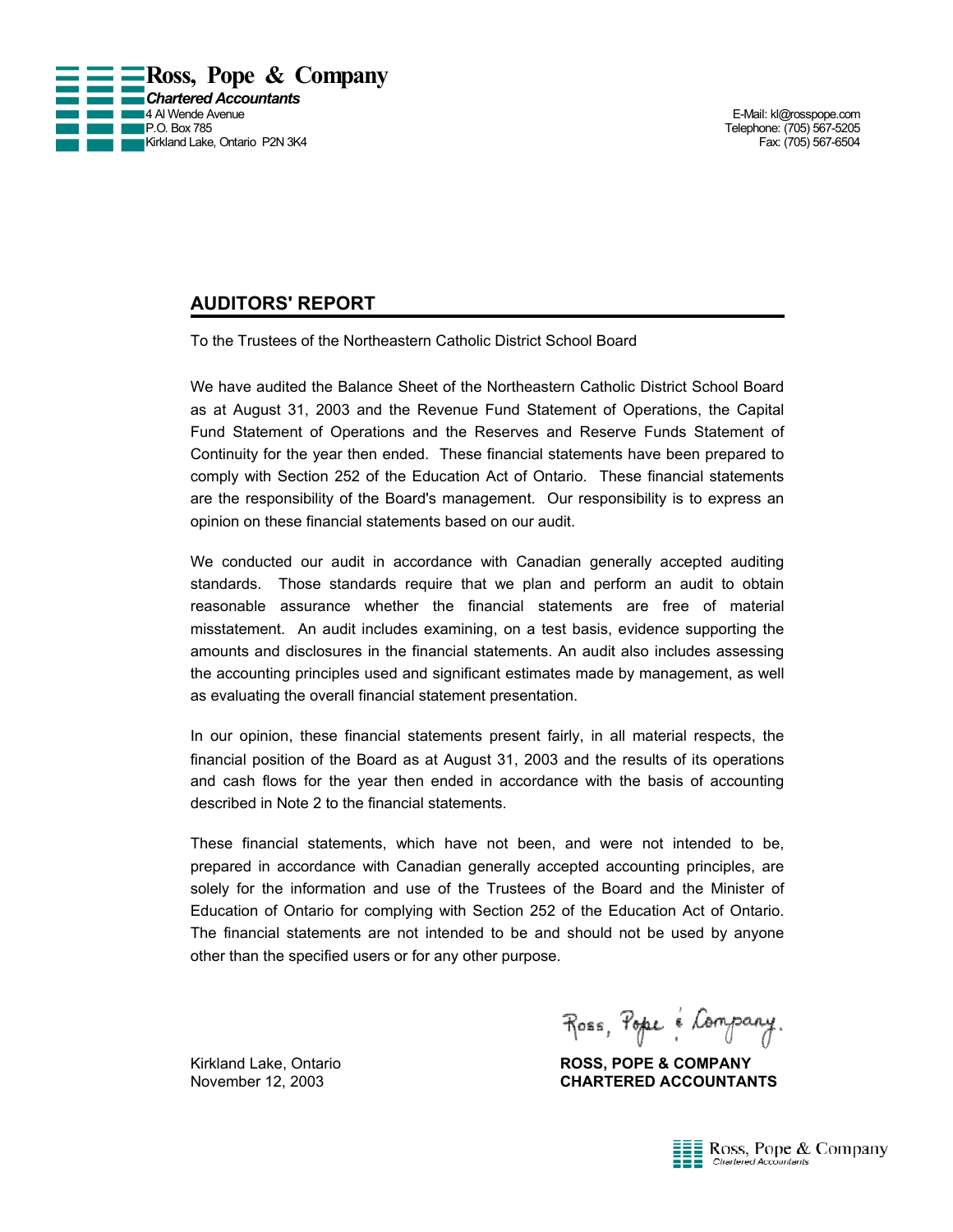#### **BALANCE SHEET**

#### **AS AT AUGUST 31**

|                                                                                                              | 2003                                         | 2002                                         |
|--------------------------------------------------------------------------------------------------------------|----------------------------------------------|----------------------------------------------|
| <b>ASSETS</b>                                                                                                |                                              |                                              |
| <b>CURRENT ASSETS</b><br>Cash<br>Investments, at cost<br>Accounts receivable (Note 5)<br>Prepaid expenses    | \$2,501,797<br>48,928<br>2,004,000<br>56,141 | \$2,139,843<br>56,798<br>2,094,390<br>78,800 |
|                                                                                                              | 4,610,866                                    | 4,369,831                                    |
| CASH HELD FOR RESERVE FUNDS                                                                                  | 5,579,564                                    | 5,193,708                                    |
| CAPITAL OUTLAY TO BE RECOVERED IN<br>FUTURE YEARS (Notes 2 and 8)                                            | 4,400,000                                    | 4,640,000                                    |
|                                                                                                              | \$14,590,430                                 | \$14,203,539                                 |
| <b>LIABILITIES</b>                                                                                           |                                              |                                              |
| <b>CURRENT LIABILITIES</b><br>Accounts payable and accrued liabilities (Note 6)<br>Other current liabilities | \$1,443,503<br>120,906                       | \$1,155,736<br>167,638                       |
|                                                                                                              | 1,564,409                                    | 1,323,374                                    |
| NET LONG-TERM LIABILITIES (Notes 2, 8 and 11)                                                                | 4,400,000                                    | 4,640,000                                    |
| CONTINGENCIES & COMMITMENTS (Notes 7, 11, 14 and 15)                                                         |                                              |                                              |
| EQUITY IN RESERVE FUNDS (Note 2)                                                                             | 5,579,564                                    | 5,193,708                                    |
| <b>RESERVE FOR WORKING FUNDS (Note 2)</b>                                                                    | 3,046,457                                    | 3,046,457                                    |
|                                                                                                              | \$14,590,430                                 | \$14,203,539                                 |

**\_\_\_\_\_\_\_\_\_\_\_\_\_\_\_\_\_\_\_\_\_\_\_\_\_\_\_\_\_\_\_\_\_ \_\_\_\_\_\_\_\_\_\_\_\_\_\_\_\_\_\_\_\_\_\_\_\_\_\_\_\_\_\_\_\_\_\_\_**

**Signed on Behalf of the Board:**

**Chairperson** Director of Education

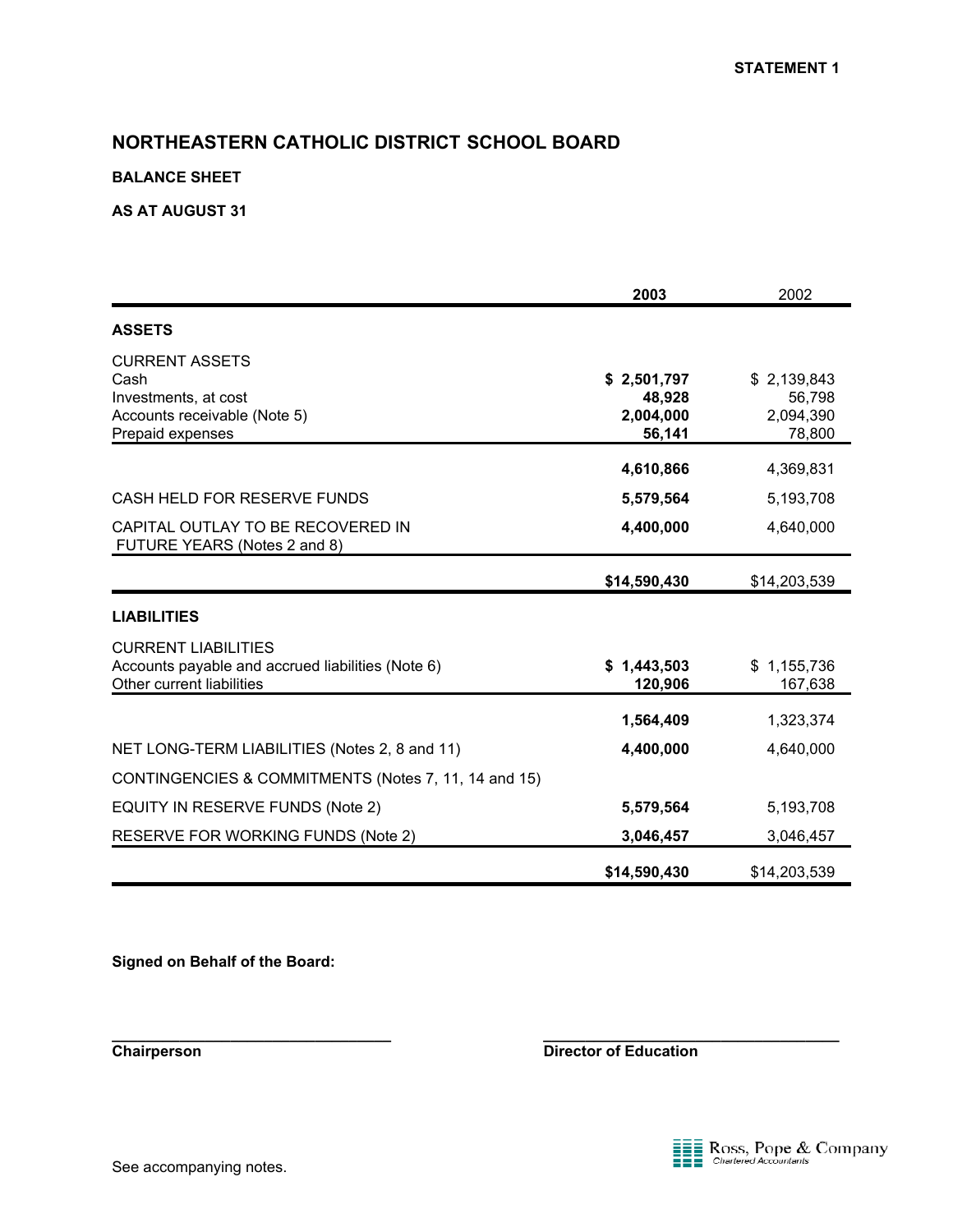### **REVENUE FUND STATEMENT OF OPERATIONS**

|                                      | --2003-------------- |               |               |
|--------------------------------------|----------------------|---------------|---------------|
|                                      | <b>BUDGET</b>        |               | 2002          |
|                                      | (unaudited)          | <b>ACTUAL</b> | <b>ACTUAL</b> |
| <b>REVENUE</b>                       |                      |               |               |
|                                      | \$6,561,874          |               | \$6,588,391   |
| Local taxation (Note 3)              |                      | \$6,519,668   |               |
| Legislative grants                   | 18,429,215           | 20,076,828    | 17,793,267    |
| Other provincial grants              | 2,000                | 266,232       | 456,334       |
| Government of Canada                 | 235,927              | 243,458       | 228,374       |
| Other revenue (Note 9)               | 74,980               | 114,216       | 123,841       |
| Transfer from reserves/reserve funds | 324,634              | 211,419       | 868,124       |
| <b>TOTAL REVENUE</b>                 | \$25,628,630         | \$27,431,821  | \$26,058,331  |
|                                      |                      |               |               |
| EXPENSES (Schedule A)                |                      |               |               |
| Classroom                            | \$14,652,920         | \$15,348,571  | \$13,515,236  |
| Non-classroom                        | 3,607,405            | 3,582,364     | 3,580,364     |
| Administration                       | 1,638,980            | 1,647,495     | 1,570,873     |
| Transportation                       | 2,452,132            | 2,521,964     | 3,478,192     |
| Pupil accommodation                  | 3,237,193            | 3,882,557     | 3,301,912     |
| Other                                | 25,000               | 1,605         |               |
| Transfers to reserves/reserve funds  | 15,000               | 447,265       | 611,754       |
| <b>TOTAL EXPENSES</b>                | \$25,628,630         | \$27,431,821  | \$26,058,331  |

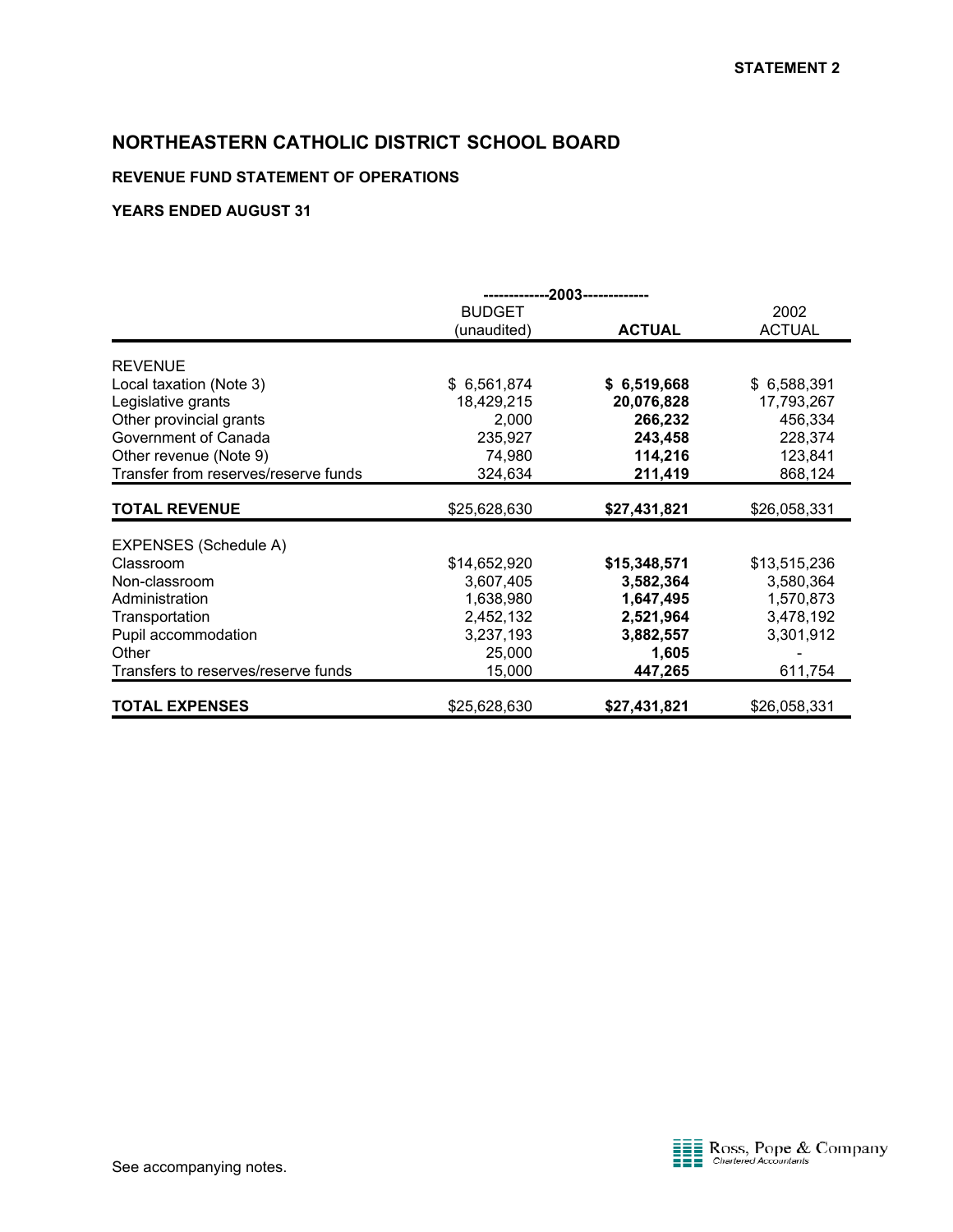### **CAPITAL FUND STATEMENT OF OPERATIONS**

|                                                                                                                                                                            | 2003                                          | 2002                                                  |
|----------------------------------------------------------------------------------------------------------------------------------------------------------------------------|-----------------------------------------------|-------------------------------------------------------|
| <b>CAPITAL EXPENSES</b><br>Capital Assets and Work in Progress<br>New pupil places<br>School renewal<br>Instructional computers<br>ISA equipment<br>Other capital expenses | \$<br>812,201<br>324,301<br>74,333<br>236,303 | \$<br>2,854<br>372,569<br>96,626<br>27,877<br>242,100 |
| <b>TOTAL CAPITAL EXPENSES</b>                                                                                                                                              | \$1,447,138                                   | 742,026<br>S                                          |
| <b>CAPITAL FINANCING</b><br>Capital expenses financed from revenue fund                                                                                                    | \$1,447,138                                   | 742,026<br>\$                                         |
| TOTAL CAPITAL FINANCING                                                                                                                                                    | \$1,447,138                                   | 742,026                                               |

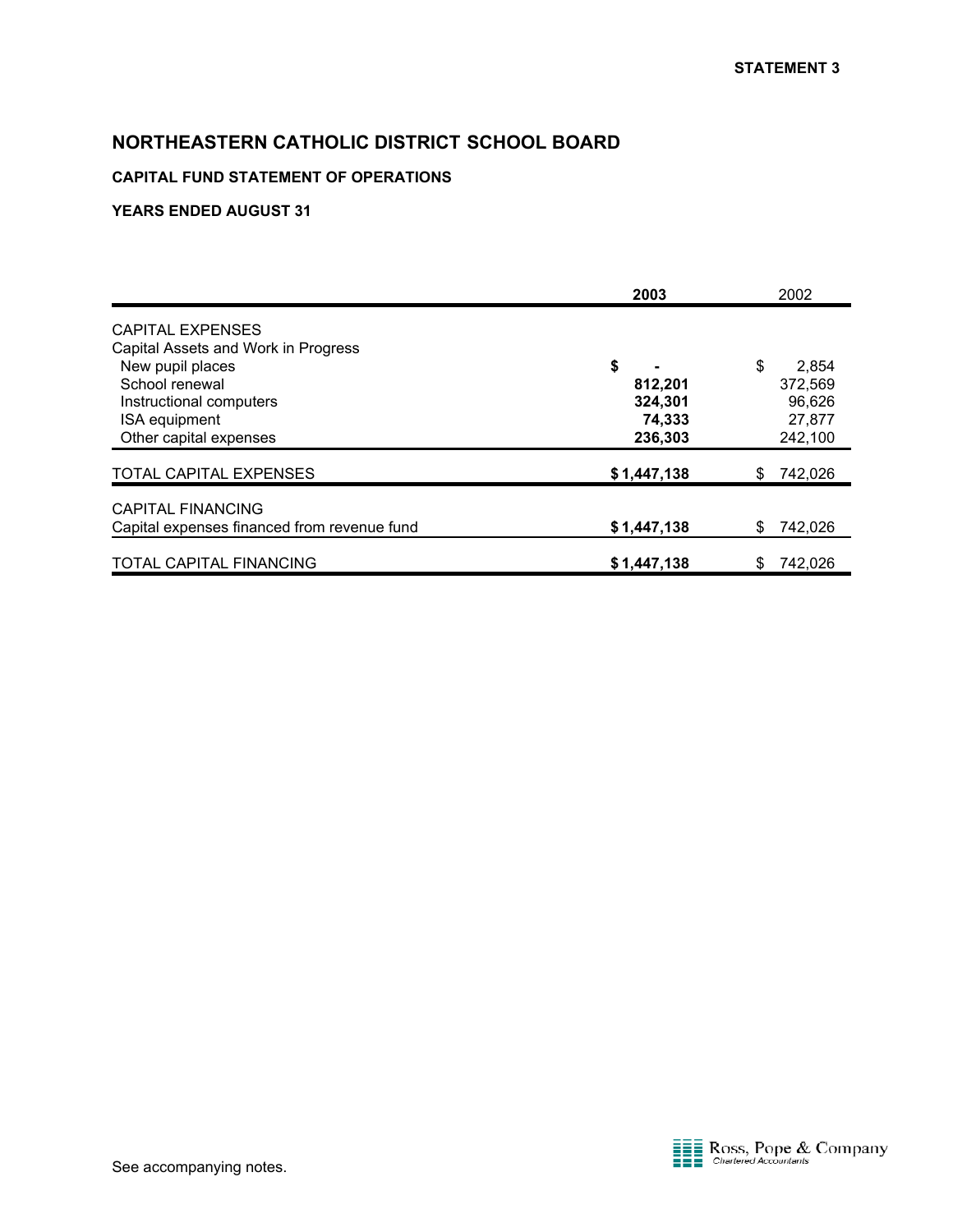#### **RESERVES AND RESERVE FUNDS STATEMENT OF CONTINUITY**

|                                                | Reserve<br>For<br>Working<br><b>Funds</b> | Classroom<br>Reserve<br>Fund | Proceeds of<br><b>Disposition</b><br>Reserve<br>Fund | Transition<br>Reserve<br>Fund | <b>Sick Leave</b><br>Reserve<br>Fund | Special<br>Education<br>Reserve<br>Fund | Capital<br>Reserve<br>Fund | <b>WSIB</b><br>Reserve<br>Fund | <b>Bursaries</b><br>Reserve<br>Fund | 2003        | -------Total-------<br>2002 |
|------------------------------------------------|-------------------------------------------|------------------------------|------------------------------------------------------|-------------------------------|--------------------------------------|-----------------------------------------|----------------------------|--------------------------------|-------------------------------------|-------------|-----------------------------|
|                                                |                                           |                              |                                                      |                               |                                      |                                         |                            |                                |                                     |             |                             |
| Balance,<br>beginning of year<br>Transfer from | \$3,046,457                               | \$2,810,939                  | \$1,448,739                                          | \$400,033                     | \$246,059                            | \$192,161                               | \$63,259                   | \$29,978                       | \$2,540                             | \$8,240,165 | \$8,393,618                 |
| revenue fund                                   |                                           |                              |                                                      |                               |                                      | 388,503                                 |                            | 58.762                         |                                     | 447.265     | 611,754                     |
| Interest earned                                | $\overline{\phantom{0}}$                  | 78.975                       | 43,101                                               | 12.163                        | 7,320                                | 5,717                                   | 1,882                      | 776                            | 76                                  | 150.010     | 102,917                     |
| Transfer to<br>revenue fund                    |                                           |                              | (211, 419)                                           | $\overline{\phantom{a}}$      |                                      |                                         |                            |                                |                                     | (211, 419)  | (868, 124)                  |
| Balance,                                       |                                           |                              |                                                      |                               |                                      |                                         |                            |                                |                                     |             |                             |
| end of year                                    | \$3,046,457                               | \$2,889,914                  | \$1,280,421                                          | \$412,196                     | \$253,379                            | \$586,381                               | \$65,141                   | \$89,516                       | \$2,616                             | \$8,626,021 | \$8,240,165                 |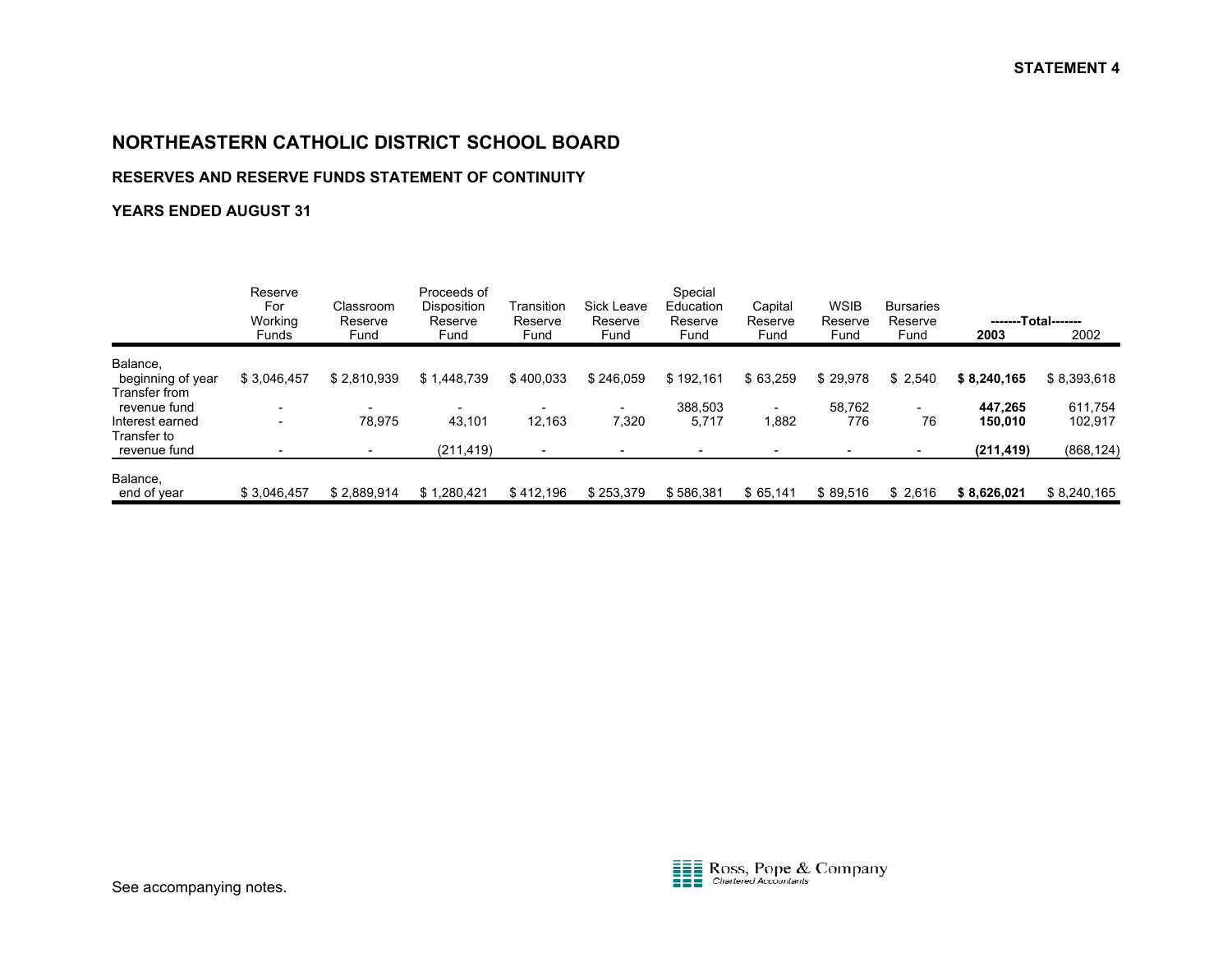#### **NOTES TO FINANCIAL STATEMENTS**

#### **YEARS ENDED AUGUST 31, 2003 & 2002**

#### **1. NATURE OF OPERATIONS**

The Northeastern Catholic District School Board is an English Catholic school board formed in January 1998 from the English Language sections of four separate school boards. The School Board, which covers an area from Cobalt to Kapuskasing, Ontario, has one secondary and twelve elementary schools under its jurisdiction.

#### **2. SIGNIFICANT ACCOUNTING POLICIES**

The financial statements have been prepared by the School Board in accordance with Section 252 of the Education Act, using accounting principles prescribed by the Ministry of Education and considered appropriate for Ontario school boards. These principles are consistent with those used in prior years. The basis of accounting used in these financial statements materially differs from Canadian generally accepted accounting principles as described in paragraphs (a) to (d) below:

#### (a) ACCRUAL ACCOUNTING

Revenue and expenses are accounted for on the accrual basis of accounting, with the following exceptions:

- (i) No provision has been made to record the liability for employee future benefits (see Note 7);
- (ii) No provision has been made for interest on unmatured debenture debt from the date of payment to the year-end (see Note 11);
- (iii) Vacation pay is recorded as a salary expense when it is paid (see Note 15); and
- (iv) The education portion of municipal supplementary taxes and tax write-offs has not been accrued for the calendar year 2003.

#### (b) CAPITAL ASSETS

The acquisition of capital assets is expensed unless they are or will be financed by long-term debt. Principal and interest charges on net long-term liabilities are included as expenses in the period due. Capital expenditures permanently financed are included on the balance sheet only to the extent of the balance of the related net long-term liabilities outstanding. Capital expenditures not permanently financed are recorded separately on the balance sheet until permanent financing has been arranged.

#### (c) RESERVES AND RESERVE FUNDS

Reserves and Reserve Funds represent funds appropriated for general and specific purposes and are charged or credited to revenue fund operations in the year appropriated or drawn down. The amounts in reserves and reserve funds are approved by the Board and are within the limits defined in the Education Act and its regulations.

#### (d) ACCUMULATED DEFICIT (SURPLUS) AT YEAR-END

The difference between the net expenses of any year and the amounts received to finance these expenses is carried forward to the following year to either increase or reduce the net revenue requirement.

#### (e) LEGISLATIVE GRANTS

The legislative grants calculations are prepared annually by the School Board and submitted to the Ministry of Education for final approval. Adjustments, if any, are recorded in the year in which they are made.

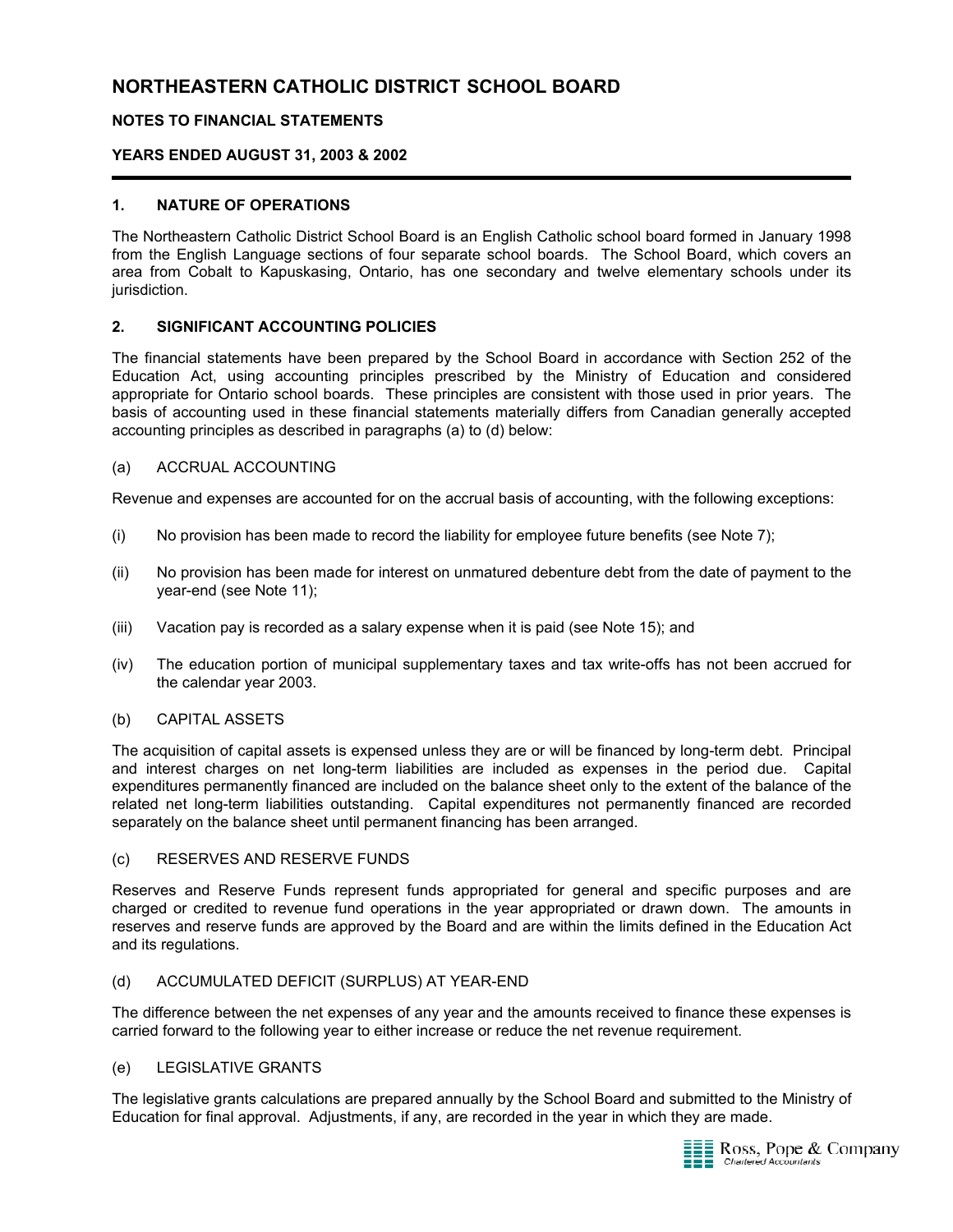### **NOTES TO FINANCIAL STATEMENTS (CONT'D)**

#### **YEARS ENDED AUGUST 31, 2003 & 2002**

### **2. SIGNIFICANT ACCOUNTING POLICIES (CONT'D)**

#### (f) USE OF ESTIMATES

The preparation of financial statements in conformity with Canadian generally accepted accounting principles requires management to make estimates and assumptions that affect the reported amounts of assets and liabilities, disclosures of contingent assets and liabilities at the date of the financial statements and reported amounts of revenue and expenses during the reporting period. Actual results may vary from current estimates. These estimates are reviewed periodically and, as adjustments become necessary, they are reported in the periods in which they become known.

#### (g) FINANCIAL INSTRUMENTS

The balance sheet value for short-term investments, accounts receivable, accounts payable and accrued liabilities approximates fair value because of their limited term. The balance sheet value of the net long-term liabilities approximates fair value because the Board's current rate of borrowing for similar debt instruments of comparable maturity is not materially different. Fair value estimates are made as at the balance sheet date based on relevant information and information about the financial instruments.

#### **3. TAXATION REVENUE**

In accordance with Ministry of Education requirements, taxation revenue is based on 38% of taxation revenue from municipalities for the calendar year 2002, 62% of taxation revenue from municipalities for the calendar year 2003 and 100% of the education portion of municipal supplementary taxes and tax write-offs for the calendar year 2002. In most cases, the calculations are based on information provided to the Board by the various municipalities. Not all municipalities, however, have provided the School Board with the tax information required. In those instances, the taxation revenue has been estimated.

Due to the fact that actual taxation revenue may vary from the estimates, adjustments may be required in the future. Any adjustments will be reflected in the year in which the municipalities advise as to the final taxation amounts. These adjustments will affect the Legislative Grant in future years as the Grant is calculated as the difference between total allocations as per the Grant calculation provided by the Ministry and the estimated taxation revenue. In the fiscal year 2002/2003, an amount of \$380,924 (2002 - \$224,056) has reduced the amount reported as taxation revenue which relates to prior years. A corresponding amount has been reported in accounts receivable as due from the Government of Ontario.

#### **4. SCHOOL LEAVE PROGRAM**

Under the school leave program, teachers have the opportunity to be paid 80% of their salaries over four years. The remaining 20% is accumulated in a bank account to cover 80% of their salaries in the fifth year when they take a year leave of absence. The cash, investments and related liability have been included with cash, investments, and accounts payable and accrued liabilities on the balance sheet. Cash and investments amount to \$57,978 as at August 31, 2003 (2002 - \$56,847). Subsequent to year-end, the investments were redeemed as the teacher has commenced his year leave of absence.

#### **5. ACCOUNTS RECEIVABLE**

|                       | 2003        | 2002        |
|-----------------------|-------------|-------------|
| <b>Municipalities</b> | \$1,383,379 | \$1,457,497 |
| Government of Ontario | 318,259     | 316,897     |
| Government of Canada  | 191,697     | 174,710     |
| Other school boards   | 7.465       | 55,198      |
| Other                 | 103.200     | 90,088      |
|                       | \$2,004,000 | \$2,094,390 |

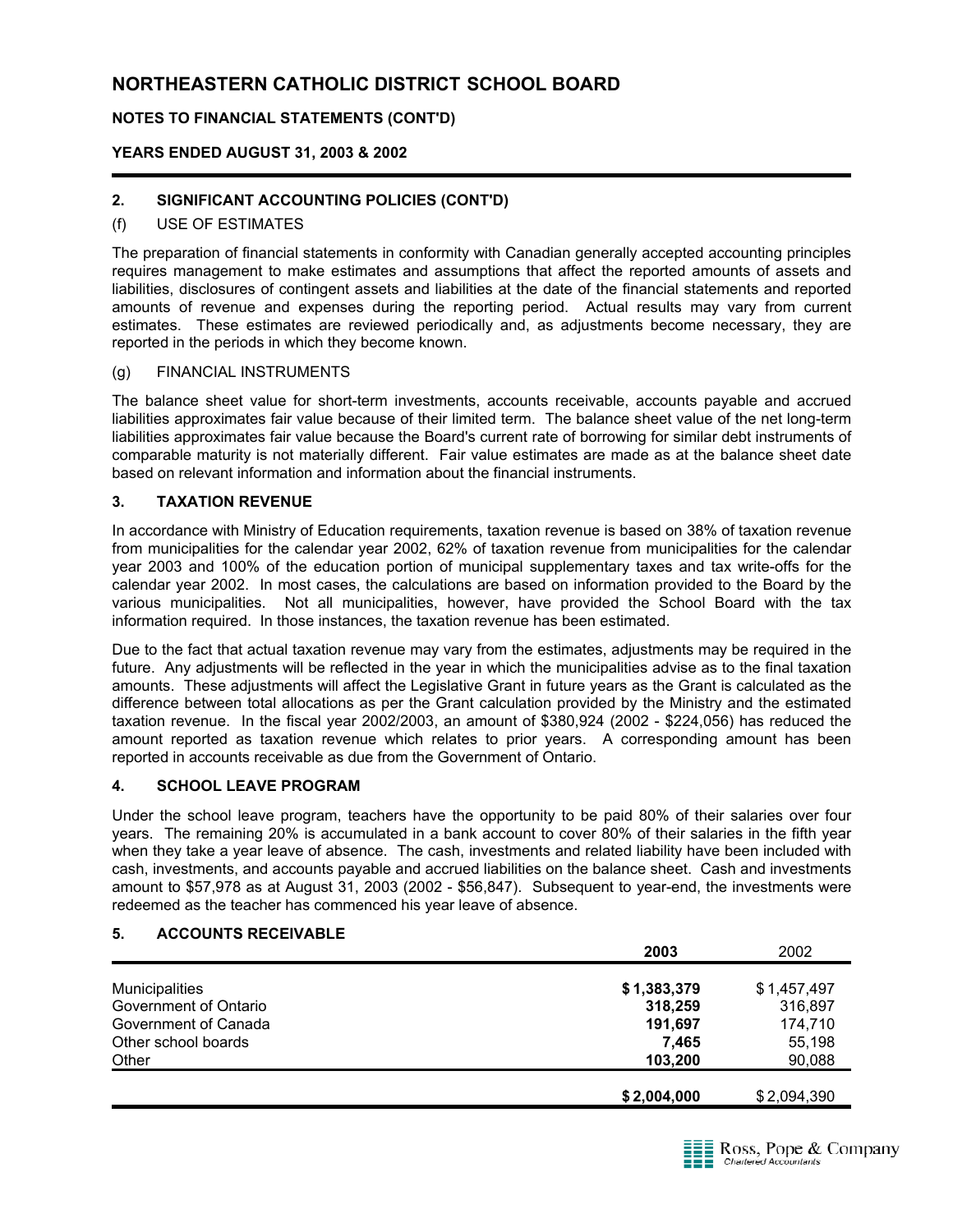#### **NOTES TO FINANCIAL STATEMENTS (CONT'D)**

#### **YEARS ENDED AUGUST 31, 2003 & 2002**

| 6.<br><b>ACCOUNTS PAYABLE AND ACCRUED LIABILITIES</b> |               |              |
|-------------------------------------------------------|---------------|--------------|
|                                                       | 2003          | 2002         |
| Trade payables and accrued liabilities                | 943,911<br>S. | 777,304<br>S |
| Other school boards                                   | 499.592       | 378,432      |
|                                                       | \$1,443,503   | \$1,155,736  |

#### **7. EMPLOYEE FUTURE BENEFITS**

- (a) The Board provides the following future employee benefits to its employees:
- (i) Retirement or severance gratuity benefit based on years of service, sick leave balance and salary at time of retirement under grandfathered arrangements or individual employee contracts;
- (ii) In lieu of retirement gratuities, the Board implemented an endowment plan which provides a lump sum payment to active employees after 5 years of service; and
- (iii) Subsidized post-retirement health, dental and life insurance benefits to senior officials, principals and vice-principals and certain grandfathered employees.

During the year, the Board engaged the services of an actuary to determine estimates of its post-retirement and post-termination liabilities. As at August 31, 2003, the actuary has determined the estimated liabilities to be as follows: **2003**

|                                  | 2003        |
|----------------------------------|-------------|
| Retirement gratuities            | \$1,587,318 |
| Endowments in lieu of gratuities | 113,896     |
| Post-retirement benefits         | 822.903     |
|                                  |             |

**\$ 2,524,117**

As mentioned in Note 2 to the financial statements, no provision has been made to record these liabilities in the financial statements.

A reserve fund of \$253,379 (2002 - \$246,059) has been established to partially offset the liability related to retirement gratuities. During the year, \$409,241 (2002 - \$314,575) was paid in retirement gratuities.

The significant actuarial assumptions adopted in estimating the liabilities reported above are as follows:

| Inflation rate  | $2\%$                                                                |
|-----------------|----------------------------------------------------------------------|
| Interest rate   | $5.5\%$                                                              |
| Salary increase | 3% per annum                                                         |
| Health costs    | 15%; decreasing by 1% increments per annum to an ultimate rate of 3% |
| Dental costs    | 6%; decreasing by 1% increments per annum to an ultimate rate of 3%  |

(b) During the year, the Board also engaged the services of an actuary to determine the reserve required by the Board to fund workers' compensation claims under Schedule 2 of the Workplace Safety and Insurance Act as at August 31, 2003. The actuary has determined the estimated liability to be \$58,762. No provision has been made to record this liability in the financial statements. A reserve fund of \$89,516 (2002 - \$29,978) has been established to offset this liability. The amount of benefits paid in the 2002/2003 fiscal year was \$27,968.

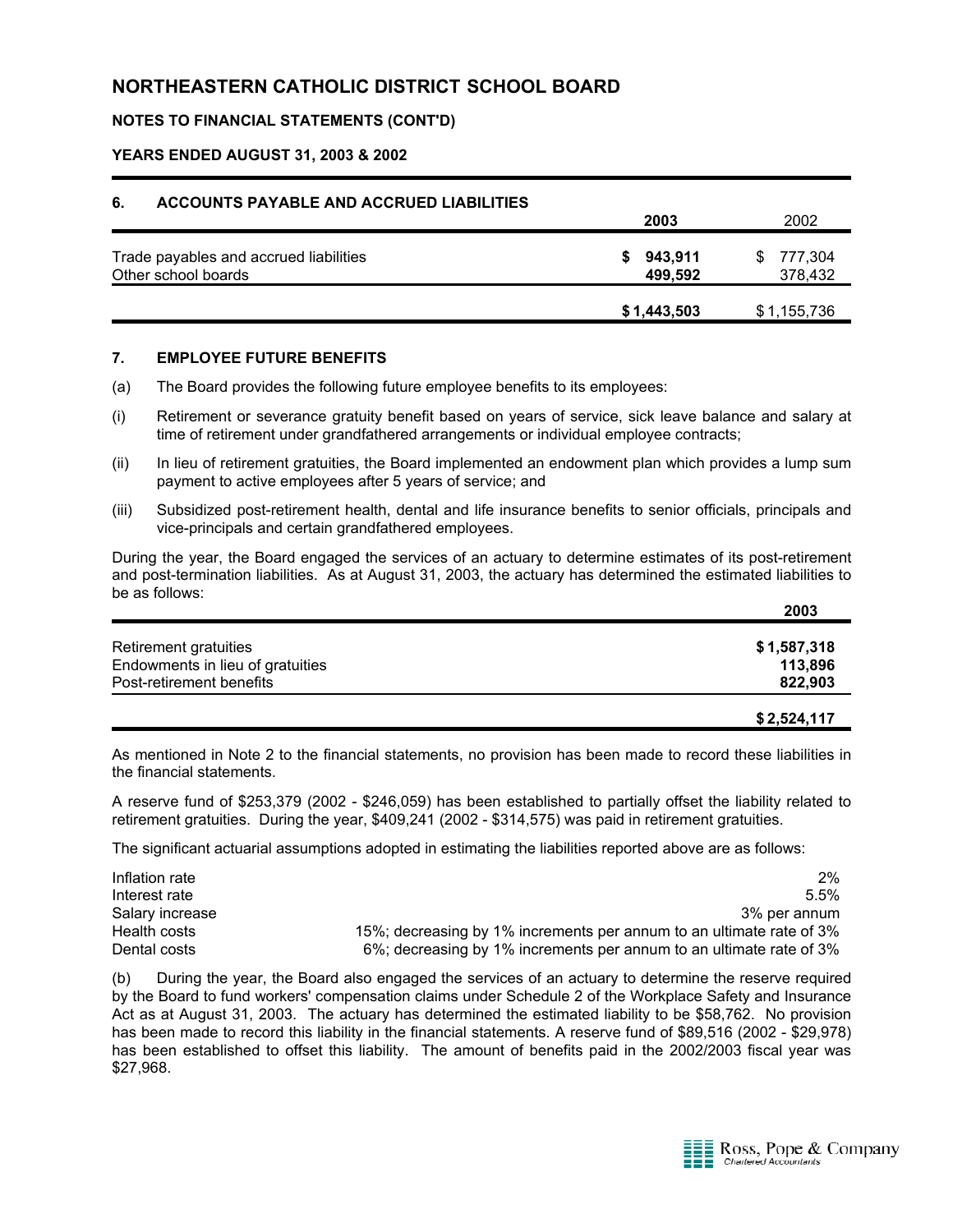#### **NOTES TO FINANCIAL STATEMENTS (CONT'D)**

#### **YEARS ENDED AUGUST 31, 2003 & 2002**

#### **8. NET LONG-TERM LIABILITIES**

Of the net long-term liabilities outstanding of \$4,400,000, principal amounting to \$4,400,000 plus interest amounting to \$168,300 is payable over the next year.

#### **9. OTHER REVENUE**

|                     | 2003      | 2002                     |
|---------------------|-----------|--------------------------|
| Interest            | \$78,570  | \$109,838                |
| Other school boards | 4,398     | $\overline{\phantom{a}}$ |
| Rentals             | 6,000     | 6,000                    |
| Other               | 25,248    | 8,003                    |
|                     | \$114,216 | \$123,841                |

#### **10. DEBT CHARGES AND INTEREST**

The Revenue Fund expense for debt charges and interest includes principal and interest payments as follows:

| Principal payments on long-term liabilities | \$240.000 |
|---------------------------------------------|-----------|
| Interest payments on long-term liabilities  | 345.750   |
|                                             | \$585.750 |

#### **11. DEBENTURE INTEREST ACCRUAL**

The amount of unaccrued interest on net long-term debt from the date of payment to the year-end is \$56,100 (2002 - \$59,150).

#### **12. PENSION PLAN COSTS**

All non-teaching employees of the School Board are eligible to be members of the Ontario Municipal Employees Retirement System (OMERS) which is a multi-employer defined benefit contributory plan. No employer contributions were made to the plan until December 31, 2002 due to a contribution holiday. Contribution at a reduced rate was reinstated effective January 1, 2003.

Not shown in the financial statements of the School Board are the employer's contributions to the Ontario Teachers' Pension Plan. The funding for such is provided directly by the Province of Ontario.

#### **13. ONTARIO SCHOOL BOARD INSURANCE EXCHANGE**

The School Board is a member of the Ontario School Board Insurance Exchange (OSBIE), a reciprocal insurance company licensed under the Insurance Act. OSBIE insures general public liability, property damage and certain other risks.

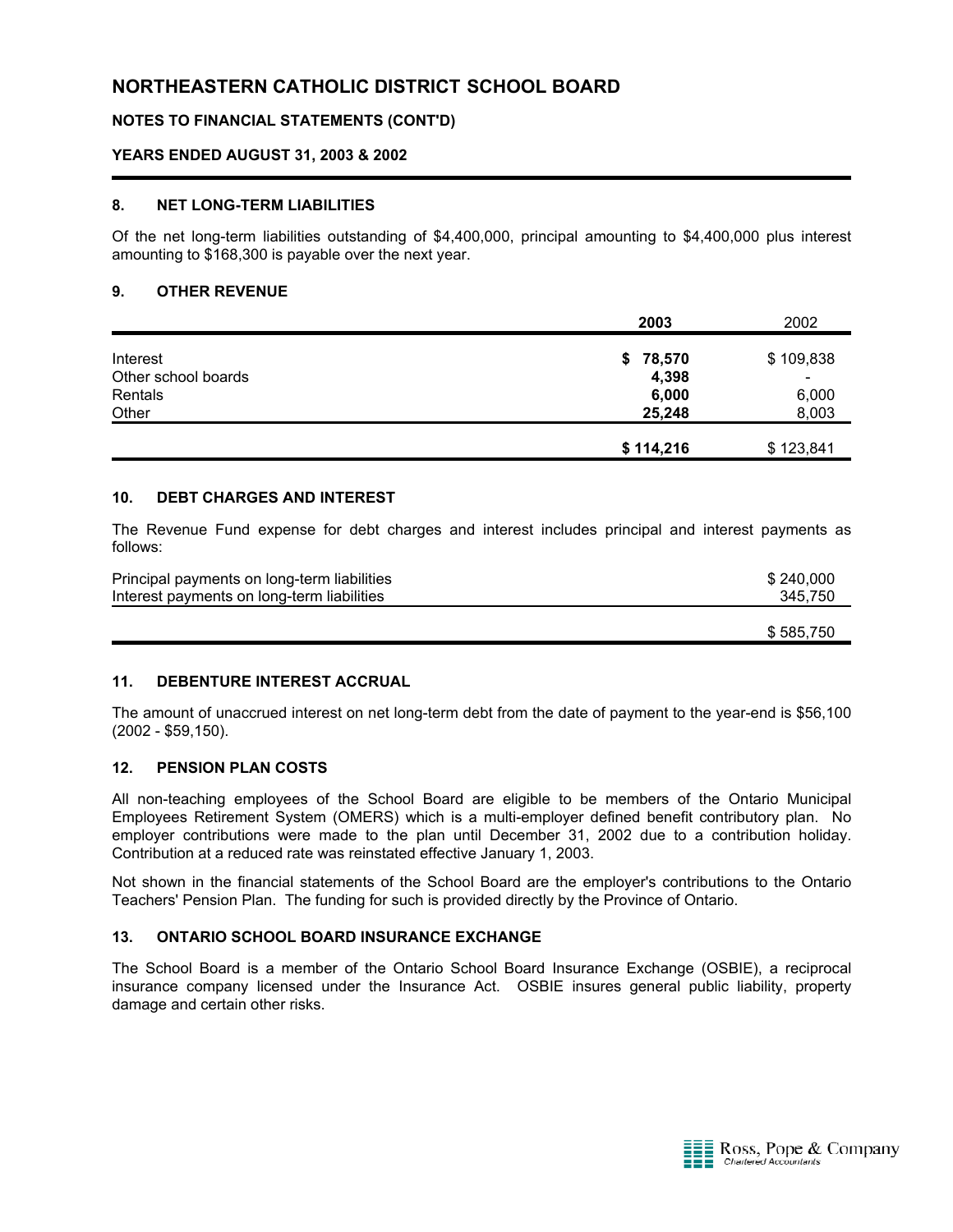#### **NOTES TO FINANCIAL STATEMENTS (CONT'D)**

#### **YEARS ENDED AUGUST 31, 2003 & 2002**

#### **14. COMMITMENTS**

(a) The School Board has entered into agreements to lease certain office equipment. Minimum lease payments for the next five years are approximately as follows:

| \$106,832 |
|-----------|
| \$103,636 |
| \$84,508  |
| \$41.443  |
| \$18.754  |
|           |

(b) The School Board has entered into an agreement to lease office space in Kirkland Lake, Ontario for annual rent payments (excluding G.S.T.) of approximately \$15,187. This lease expires in July 2007.

#### **15. UNUSED VACATION DAYS ACCRUAL**

The amount of unused vacation days that has not been accrued is \$99,593 (2002 - \$93,177).

#### **16. PUBLIC SECTOR SALARY DISCLOSURE**

On January 29, 1996 the Ontario Legislature passed the Public Sector Salary Disclosure Act which requires Ontario's broader public sector organizations to disclose annually the names, positions, salaries and taxable benefits of employees paid \$100,000 or more a year. In the calendar year 2002, the following employees of the Northeastern Catholic District School Board were paid \$100,000 or more:

| <b>EMPLOYEE</b>     | <b>POSITION</b>            | <b>SALARY</b> | <b>TAXABLE</b><br><b>BENEFITS</b> |
|---------------------|----------------------------|---------------|-----------------------------------|
| Larry Yaguchi       | Director of Education      | \$129,929     | \$2,954                           |
| <b>Yves Meloche</b> | Manager of Human Resources | \$107,405     | \$4,208                           |

#### **17. REVENUE FUND STATEMENT OF OPERATIONS**

#### (a) 2002/2003 BUDGET

The 2002/2003 budget data shown on this statement are the budget amounts approved by the Board and submitted to the Ministry of Education. These amounts have not been audited by the School Board's external auditor and do not include the funding enhancements announced in December 2002. These enhancements are included in the actual revenues for the 2002/2003 operations.

#### **18. COMPARATIVE FIGURES**

The comparative figures have been reclassified to conform to the current year's financial statement presentation.

#### **19. STATEMENT OF CASH FLOWS**

A statement of cash flows has not been prepared because the information contained therein is evident from the other financial statements.

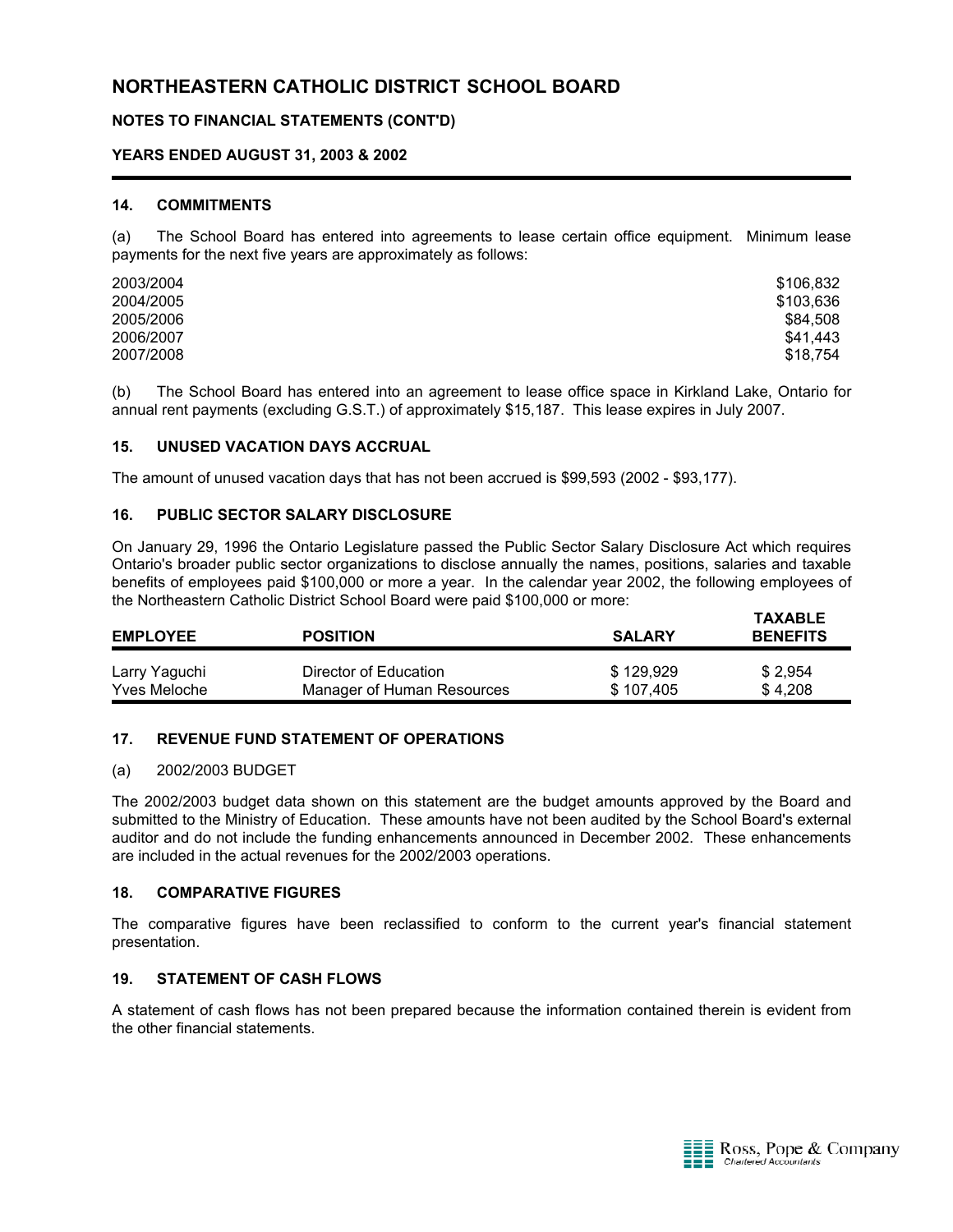#### **SCHEDULE OF REVENUE FUND EXPENSES**

|                                     | 2003         | 2002         |
|-------------------------------------|--------------|--------------|
| <b>CLASSROOM</b>                    |              |              |
| Salaries and wages                  | \$11,321,192 | \$10,484,567 |
| <b>Employee benefits</b>            | 1,616,046    | 1,373,879    |
| Staff development                   | 101,645      | 72,935       |
| Supplies and services               | 1,381,244    | 1,081,034    |
| Replacement furniture and equipment | 11,402       | 562          |
| Capital expenses                    | 574,161      | 259,418      |
| Rental expenses                     | 95,713       | 90,623       |
| Fees and contractual services       | 237,366      | 146,498      |
| Other                               | 9,802        | 5,720        |
|                                     | 15,348,571   | 13,515,236   |
|                                     |              |              |
| NON-CLASSROOM                       |              |              |
| Salaries and wages                  | 2,998,374    | 2,922,829    |
| <b>Employee benefits</b>            | 367,189      | 443,871      |
| Staff development                   | 19,077       | 17,977       |
| Supplies and services               | 176,105      | 192,350      |
| Capital expenses                    | 21,619       | 3,087        |
| Other                               |              | 250          |
|                                     | 3,582,364    | 3,580,364    |
|                                     |              |              |
| <b>ADMINISTRATION</b>               |              |              |
| Salaries and wages                  | 931,002      | 882,573      |
| <b>Employee benefits</b>            | 190,071      | 101,976      |
| Staff development                   | 35,234       | 44,899       |
| Supplies and services               | 217,206      | 206,525      |
| Capital expenses                    | 22,578       | 97,934       |
| Rental expenses                     | 35,102       | 36,724       |
| Fees and contractual services       | 173,583      | 158,714      |
| Other                               | 42,719       | 41,528       |
|                                     | 1,647,495    | 1,570,873    |